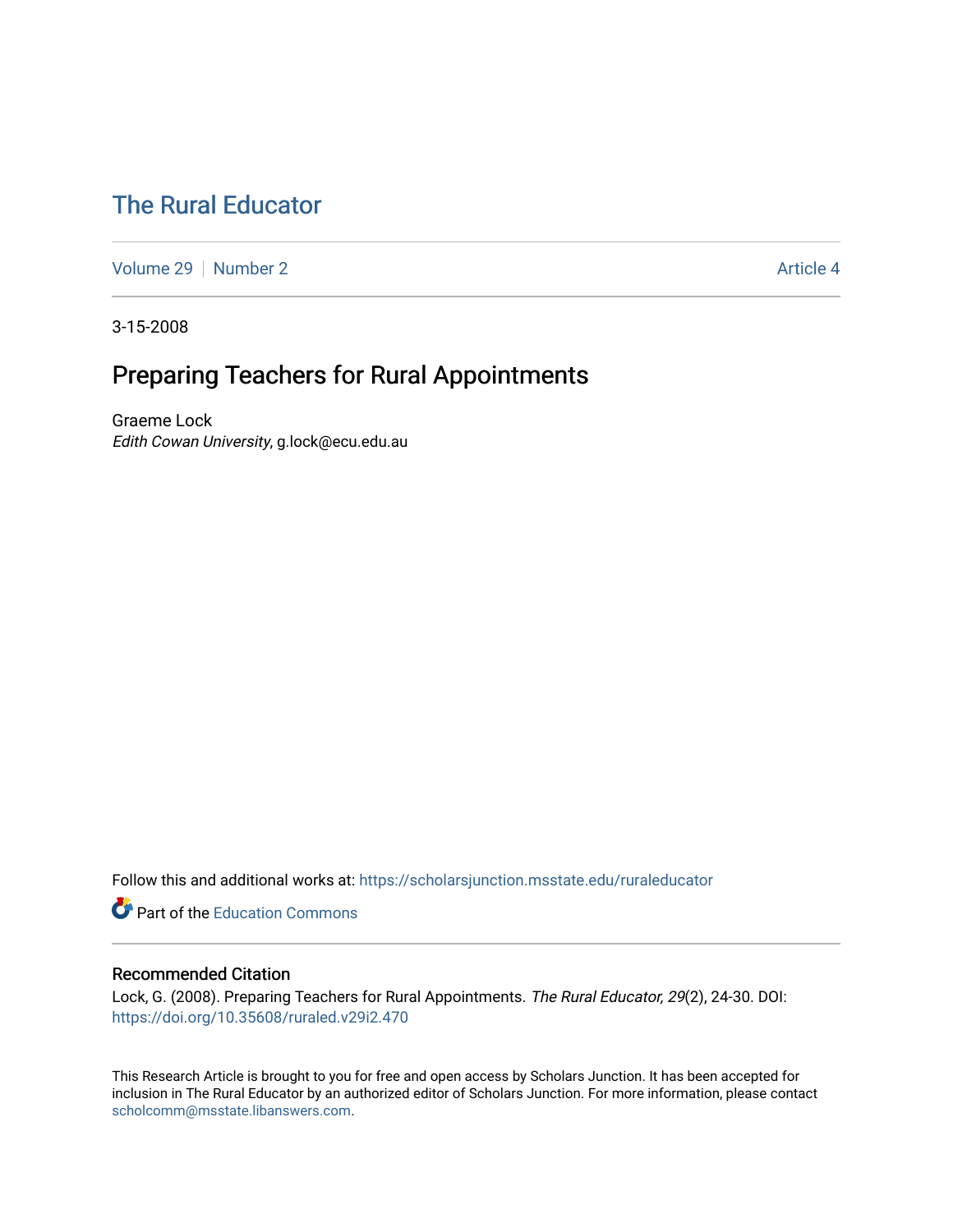## **Preparing Teachers for Rural Appointments: Lessons from Australia**

### **Graeme Lock**

*Edith Cowan University, Perth Western Australia* 

*Education authorities continue to experience difficulty in recruiting and retaining teachers in rural and remote schools. In Western Australia (WA), a state noted for its vastness and number of schools located in rural and remote settings, a scheme developed by the Western Australian Department of Education and Training (DET) and the WA Chamber of Minerals and Energy aims to address this challenge by offering financial support to student teachers who wish to undertake their final practicum in a remote or rural education district in which they hope to work after graduation. The Student Teacher Rural Experience Program (STREP) assists with return travel costs and a weekly stipend for the duration of the practicum. The DET specifies the particular districts to which the STREP will apply and applicants need to satisfy a number of selection criteria. In 2005 a survey involving 2004 and 2005 STREP participants was undertaken to ascertain their opinions about how effective the program was in preparing them to teach in rural locations. This article discusses the quantitative data and participant comments on issues not adequately covered by STREP and how the program might be improved.*

#### **Recruitment and Retention of Teachers in Rural Schools**

*.* 

Traditionally it has been difficult attracting and retaining teachers and other professionals to rural and remote areas (Miles, Marshall, Rolfe & Noonan, 2004). Within the first five years of rural and regional practice, isolation in the way of geography and professional development is likely to result in many professionals leaving their professions in country placements (Herrington & Herrington, 2001). In the metropolitan areas of Australia, professionals account for 20% of the workforce, while in regional areas, professionals comprise only 11% (Miles, Marshall, Rolfe & Noonan, 2004). Furthermore, according to the Australian Council of Deans of Education (1999), teacher supply and demand projections in the future suggest an expected national shortfall in the order of approximately two percent. Thus, the expected shortfall coupled with the present difficulty in attracting teachers to rural and remote areas suggests major problems in staffing for many rural and remote schools.

The review of the literature revealed three broad themes: the impact of teacher shortages (Boylan, Sinclair, Smith, Squires, Edwards, Jacob, O'Malley & Nolan, 1993; Gibson, 1994; Human Rights and Equal Opportunity Commission, 2000; Kilpatrick, Johns, Mulford, Falk & Prescott, 2002; Miller 1995; Westling & Whitten, 1996), reasons for teacher shortages (Human Rights and Equal Opportunity Commission, 2000; Miles, Marshall, Rolfe & Noonan, 2004; Sharplin, 2002) and pre-service regional placements (Boylan, et al., 1993; Commonwealth Schools Commission, 1988; Davis, 2002; Gibson, 1994; Halsey, 2005; Human Rights and Equal Opportunity Commission, 2000; Moir & Gless, 2001; Murphy & Cross, 1990; Ramsey, 2000).

Given the focus of this research, a more detailed review of all the above literature would be irrelevant. Consequently,

the review will concentrate on the aspects of the literature relevant to the focus of this article, namely, pre-service teacher practicum placements in rural/remote areas and preservice teacher expectations about teaching in regional settings.

#### **Pre-service Teacher Practicum Placements**

According to the Human Rights and Equal Opportunity Commission (HREOC, 2000) current teaching courses do not equip students with the skills and knowledge to teach in rural and remote locations. A report by the Commonwealth Schools Commission (CSC) entitled Schooling in Rural Australia (1988) concluded that university preparation was insufficient for teachers to teach effectively in rural areas. In particular, students need to be equipped to face the special challenges and conditions for rural teaching prior to appointment. Moir and Gless (2001) found that the early experiences of new teachers serve to set the norms and standards that will guide them throughout their careers. Thus, as the first few years of teaching are the most important it is imperative that universities and schools work together to ensure new teachers have the knowledge, skills and support necessary to help them succeed in their first placements. One proposal is that this success can be achieved through tailoring teaching courses to meet the needs of regional and remote communities and by allowing pre-service teachers the opportunity to experience working in remote areas (Ramsey, 2000). Moreover, this development may educate students to the remote lifestyle and possibly aid in the attraction and retention of teachers to rural and remote areas (Commonwealth Schools Commission, CSC, 1988; Davis, 2002; Gibson, 1994; Halsey, 2005; HREOC, 2000; Murphy & Cross, 1990; Ramsey, 2000).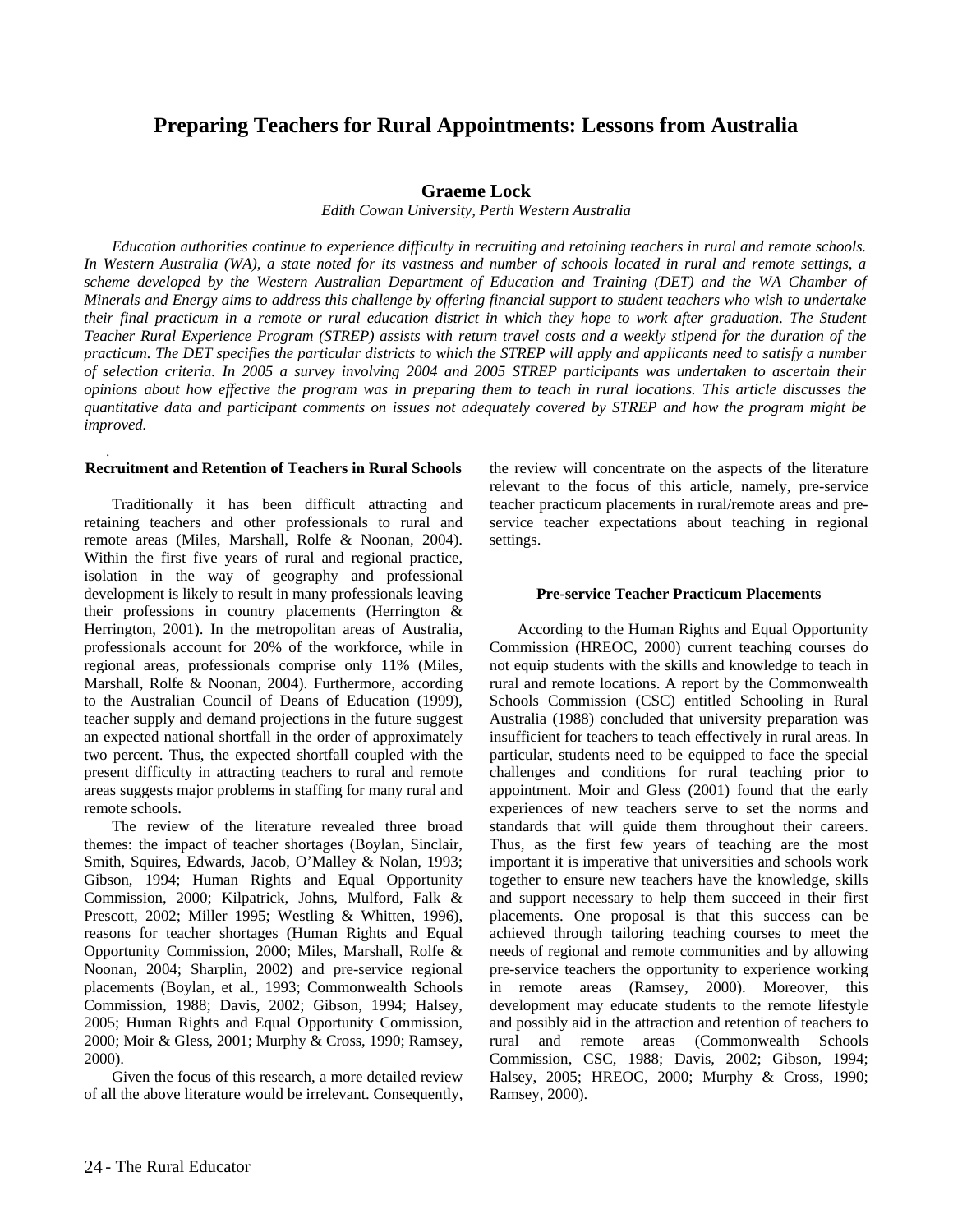A study by Halsey (2005) into existing pre-service country teaching placements in Australia has found numerous advantages for the students, schools and community. A majority of previous rural and remote practicum students overwhelmingly acknowledged the importance of their rural placement as an element in their preparation for teaching. Specifically, the placement allows the student exposure to diversity of experience, that is, preservice teachers are exposed to a wide range of opportunities such as special education, multi age classrooms, indigenous and culturally diverse communities and non-school settings. Moreover, rural placements provide a smooth transition between university and work in a remote school.

Practicum placements in rural and remote regions also provide opportunities for schools to trial pre-service teachers for future jobs in the region (Halsey, 2005). Through gaining experience in living and working in remote schools, the potential exists to increase the available pool of teachers likely to be attracted to and stay in remote regions from which schools may choose (Gibson, 1994). In addition, rural practicum placements provide advantages for the supervising teacher in the shape of professional development skills, an extra resource to handle classes and allow teachers to spend more time with individuals. Thus, the literature suggests that due to the many advantages of rural placements for teachers, schools and pre-service students the provision of pre-service regional practicum opportunities may contribute to attracting and retaining teachers to rural and remote schools in the long term.

Halsey (2005) recommended that one of the roles of universities is to co-operate and collaborate with schools and communities to improve the size and quality of preservice placement programs on offer to students. He also suggested that universities develop policies to increase the number of placements available to pre-service students. Furthermore, the literature has commented about universities' responsibility to provide resources and funding based on actual costs for students. Placements are likely to place cost pressures on students in the form of accommodation and rent commitments in both the remote location and in their home town, travel expenses, loss of income from part time work and the need to care for their own families. Therefore, institutions ought to provide undergraduates with the opportunity to undertake fully funded practicum placements in rural and remote schools to ensure pre-service teachers gain first hand knowledge of what it is like to teach in remote schools (CSC, 1988; Halsey, 2005; HREOC, 2000; Ramsey, 2000).

#### **Pre-service Teacher Expectations about Teaching in Regional Settings**

In addition to the literature on pre-service regional placements, research, which has examined pre-service teacher expectations about teaching in regional settings, is also relevant since one of the potential impacts of participating in a regional practicum is to provide preservice teachers with an introduction to teaching and living in regional areas.

Sharplin (2002) examined the expectations of twentytwo pre-service teachers aged between 22 and 41 to assess what barriers exist in their perceptions to accepting positions in remote regions. The questionnaire focused on preconceptions of what living and working in a remote community would involve. Participants identified both professional and personal disadvantages and advantages to accepting a position in a rural or remote area. Challenges they expected to face within their professional domain included a lack of mentorship, limited access to teachers within their expertise and lack of professional development days. Pre-service teachers' preconceptions regarding their personal and social life included uncertainty regarding the experience of socialization into the community, isolation from family and friends, and loss of anonymity in a small town.

Pre-service teachers also identified positive professional and personal preconceptions about teaching in regional schools (Sharplin, 2002). Expectations involving the teachers' professional life included opportunities for increased responsibility, knowledge of staff and students, exposure to a different curriculum and a variety of teaching methods. The positive expectations expressed about teaching in regional areas included belonging to a community, providing a great place for their own family to live, diversity of community, and a novel experience.

Sharplin (2002) concluded that negative and idealized preconceptions held by pre-service teachers have the potential to impact negatively on potential recruitment and retention of teachers to rural schools. Specifically, teachers' negative perceptions may deter them from accepting appointments in rural and remote schools, while idealized preconceptions can lead to dissatisfaction with their positions when a teacher's expectations are not congruent with their reality. Due to the discouraging effect of poorly informed expectations, it may be beneficial in retaining and attracting new teachers if they are educated to the realities of teacher positions in remote districts.

Attracting and retaining teachers to remote/rural areas has always been problematic in Australia. Unfortunately, teacher shortages have negative consequences for the community, teachers, and students living in regional hubs. The causes of teachers being reluctant to accept and stay in regional schools vary. However, the research literature cites reasons including differences between the metropolitan and rural lifestyle, national politics resulting in fewer services, and lastly, the negative or idealized preconceptions of prospective teachers. One possible solution to the attraction and retention problem is to provide rural placements for preservice students in their final year at university. Placements allow students the opportunity to gain first hand experience in rural and remote regions and develop the necessary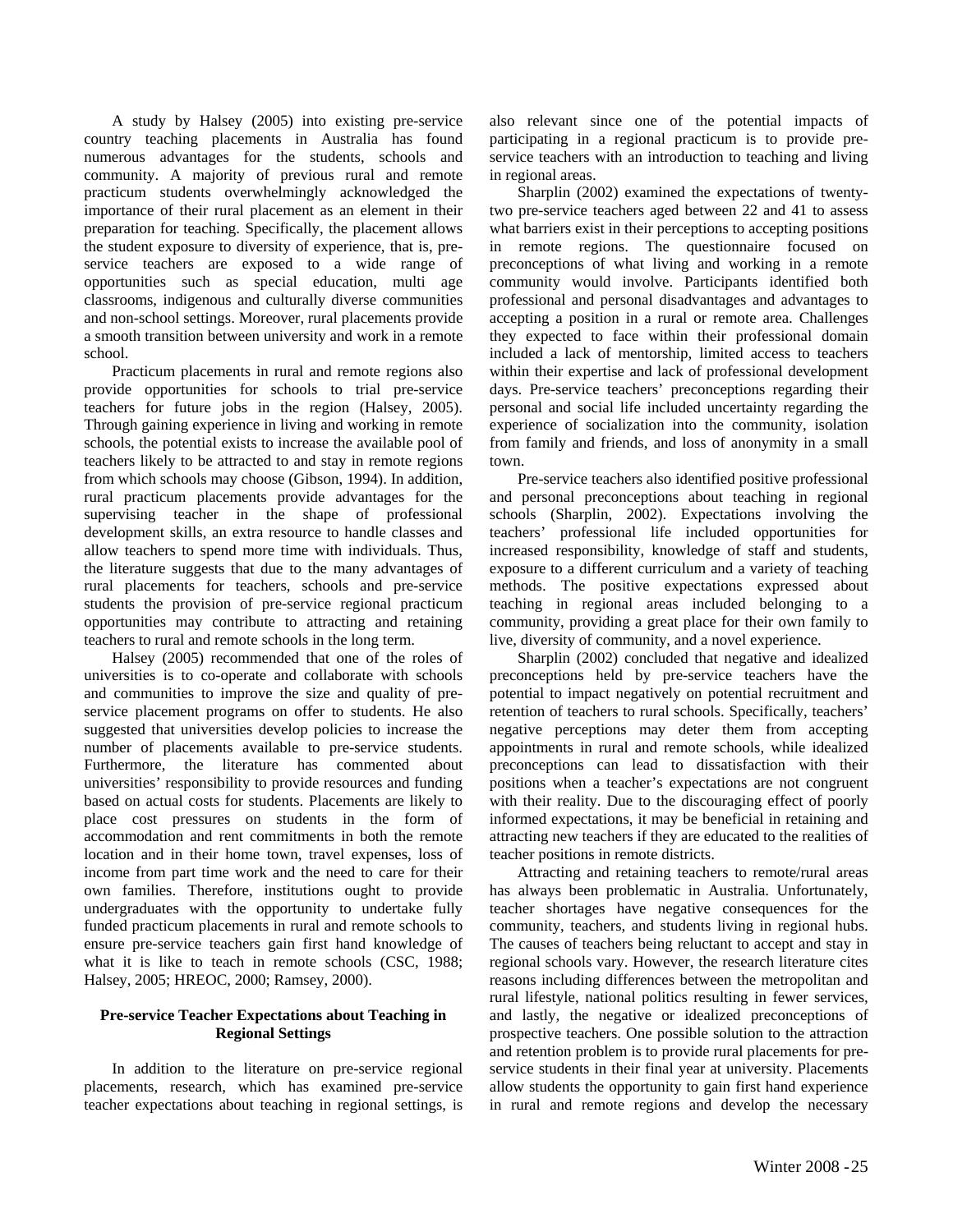attributes to be successful when accepting rural positions. Moreover, the literature suggests that in order for placements to be successful, universities need to take an active and supportive role.

#### **The Student Teacher Rural Experience Program**

The Student Teacher Rural Experience Program (STREP) commenced in 1999 with the aim of supporting the Western Australian Department of Education and Training's (DET) efforts to attract and retain teachers in rural schools. Universities, through their practicum departments, play a key role in promoting the scheme by distributing information to their pre-service teachers. Details about the program are also available on the DET website.

The DET specifies the particular districts to which the STREP will apply and applicants need to satisfy a number of selection criteria. Successful applicants receive travel costs and a weekly stipend between \$100 and \$140 per week, with pre-service teachers being responsible for arranging their own accommodation. Between 1999 and June 2005 five hundred and eleven pre-service teachers received scholarships to participate in the program, while from July 2005 to June 2006 there were another one hundred and seventy one applicants for the program (DET, n.d.).

In 2003 the School of Education at Edith Cowan University was approached by the DET to investigate STREP participants' perceptions of the effectiveness of the program in preparing them to teach in rural and remote geographic locations. Between May and July 2005 participants in the 2004 and 2005 STREP were asked to complete a questionnaire sent to them through the postal service. This paper discusses the responses of those who completed and returned the questionnaire.

#### **Methodology**

In 2005 a survey, involving 2004 and 2005 STREP participants was undertaken to ascertain their opinions about how effective the program was in preparing them to teach in rural locations.

After obtaining approval from the ECU ethics committee, 164 surveys were mailed, with 5 being returned by individuals who either withdrew from or were identified incorrectly as having participated in the program. Of the 159 remaining surveys, 30 were returned, representing an 18.86% return rate.

The survey consisted of four parts: part A asked for socio-biographical characteristics; part B inquired whether STREP was an influence in deciding to undertake a regional practicum and apply for a position in a rural or remote location; part C asked participants to respond to 23 items regarding developing skills and knowledge about living and working in rural/remote communities, using a five point

Likert-type rating scale; and part D sought qualitative information relating to the items in part C.

The quantitative data were analyzed using SPSS 13.0, but the small sample precluded any sophisticated statistical analysis. A one–way ANOVA was performed on the five age groups and twenty three items in Part C, while t-tests were undertaken, respectively, for gender, area of residence prior to pre-service teacher education and whether the STREP practicum was undertaken in their hometown, by the twenty three items in Part C.

The qualitative data were analyzed to identify any themes that had emerged within each of the questions, with these themes providing the framework for subsequent discussion. In essence, the data were coded—a process that, according to Wiersma and Jurs, (2005), involves "… organizing data and obtaining data reduction." In other words, it is the process by which qualitative researchers "see what they have in the data" (p. 206).

**Results** 

In addition to discussing the data obtained from sections A, B and C of the questionnaire, this section also considers participant response to two questions in section D: "List and describe briefly issues that you think that participation in the STREP does not adequately cover" and "In what ways do you think that the STREP might be improved?"

Part A of the questionnaire asked respondents to indicate their gender, age, the area in which they mostly lived prior to commencing pre-service teacher education and whether they undertook the STREP in their home town. Of the thirty respondents, 6 were male and 24 female. The majority of the sample (16) was aged between 20 and 24 (53.3%), five (16.7%) between 25 and 29, three (10%) between 30 and 34, two (6.7%) from 35 to 39, and 4 (13.3%) were aged over 40. Sixteen respondents (53.3%) had lived mostly in the metropolitan area prior to commencing pre-service teacher education, with only eight (26.6%) of the respondents undertaking the STREP in their hometown. While the relatively low return rate does raise concerns with attempting to generalize the findings of this research, the proportion of males and females in the sample is reflective of those of the general teaching population (79% of primary school teachers are female according to McKenzie, Kos, Walker and Hong, 2008).

Part B of the questionnaire asked respondents to consider whether they would have applied for a country/remote location without the assistance provided by STREP and whether participation in STREP encouraged them to apply for a rural/remote teaching appointment. With respect to the first question marginally more of the sample (56.7%) indicated that they would have applied for a country/remote practicum without STREP assistance, and in a positive affirmation of STREP, twenty-two respondents (73.3%) indicated that participation in the program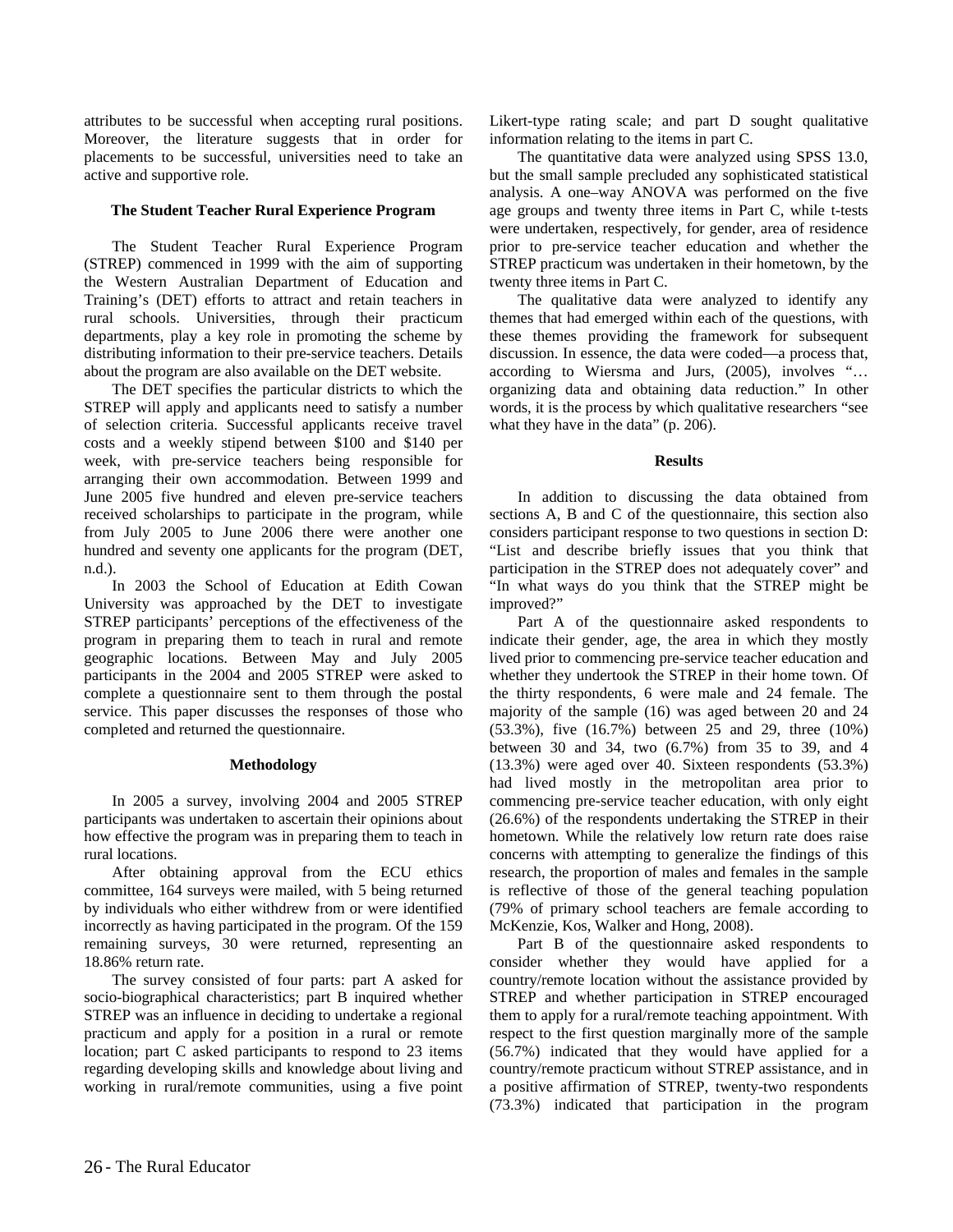encouraged them to apply for rural/remote teaching appointments.

Part C of the questionnaire asked participants to rate the degree to which they believed participation in STREP contributed to development of knowledge and skills related to living and teaching in rural/remote communities. Table 1 shows the percentage responses for the entire sample to the twenty-three items.

#### Table 1

*Development of Knowledge and Skills about Living and Teaching in Rural/Remote Communities (Percentage Responses)* 

| Item                                                                          | 1<br><u>SD</u> | 2<br>$\overline{D}$ | 3<br>$\underline{\mathbf{N}}$ | 4<br>$\underline{A}$ | 5<br>$\underline{SA}$ |
|-------------------------------------------------------------------------------|----------------|---------------------|-------------------------------|----------------------|-----------------------|
| The development of appropriate teaching/learning strategies                   | 3.3            | $\overline{0}$      | 16.7                          | 56.7                 | 23.3                  |
| Characteristics of students in rural/remote schools                           | $\Omega$       | 6.7                 | 3.3                           | 40                   | 50                    |
| Managing student behaviour                                                    | $\Omega$       | 10                  | 10                            | 46.7                 | 33.3                  |
| Teaching in multi-age classrooms                                              | 16.7           | 10                  | 40                            | 20                   | 13.3                  |
| Support provided for teachers in rural/remote locations: e.g. District Office | 10             | 13.3                | 16.7                          | 36.7                 | 23.3                  |
| Staff-student relationships in school                                         | $\mathbf{0}$   | 3.3                 | 10                            | 60                   | 26.7                  |
| Staff-student relationships outside school                                    | 0              | 10                  | 23.3                          | 43.3                 | 23.3                  |
| Community expectations of the school                                          | 0              | 6.7                 | 16.7                          | 50                   | 26.7                  |
| The role of the school in the community                                       | $\Omega$       | 6.7                 | 10                            | 46.7                 | 36.7                  |
| General operation of rural/remote schools                                     | 3.3            | $\overline{0}$      | 10                            | 50                   | 36.7                  |
| Staff-staff relationships in school                                           | $\mathbf{0}$   | $\overline{0}$      | 10                            | 63.3                 | 26.7                  |
| Staff-staff relationships outside school                                      | 0              | 3.3                 | 10                            | 53.3                 | 33.3                  |
| Parent-student relationships                                                  | $\mathbf{0}$   | 6.7                 | 23.3                          | 63.3                 | 6.7                   |
| School expectations of teachers                                               | $\mathbf{0}$   | 6.7                 | 20                            | 43.3                 | 30                    |
| Staff-parent relationships in school                                          | $\mathbf{0}$   | 16.7                | 16.7                          | 53.3                 | 13.3                  |
| Staff-parent relationships outside school                                     | $\theta$       | 10                  | 20                            | 53.3                 | 16.7                  |
| School resources                                                              | $\Omega$       | $\overline{0}$      | 16.7                          | 53.3                 | 30                    |
| Community expectations of teachers outside school hours                       | $\overline{0}$ | 10                  | 23.3                          | 53.3                 | 13.3                  |
| Acceptance by the community                                                   | $\mathbf{0}$   | 3.3                 | 20                            | 53.3                 | 23.3                  |
| Participation in community activities (sport, clubs, etc)                     | $\mathbf{0}$   | 6.7                 | 20                            | 50                   | 23.3                  |
| Attitudes and values of people who live in rural/remote communities           | $\mathbf{0}$   | $\overline{0}$      | 13.3                          | 60                   | 26.7                  |
| Rural/remote lifestyle                                                        | $\Omega$       | $\overline{0}$      | 16.7                          | 46.7                 | 36.7                  |
| Development of own living skills                                              | 10.3           | 6.9                 | 24.1                          | 20.7                 | 37.9                  |

Of the twenty-three items that respondents were asked to rate, only eight received percentage responses of 10 or more in the categories disagree or strongly disagree. Within these eight items, four exceeded 10%: teaching in multi-age classrooms (26.7%), support provided for teachers in rural/remote schools (23.3%), staff-parent relations in schools (16.7%) and development of own living skills (17.2%). Overwhelmingly, responses to the items were positive indicating that the STREP recipients believed that participating in the program contributed to the identified knowledge and skills about living and working in rural/remote areas.

A one-way ANOVA was performed on the five age groups and the twenty three items. Item 18 (community expectations of teachers outside school hours) was found to be significant (p>.05), but post-hoc Tukey analyses revealed no significant difference between the groups.

The data were also analyzed, using t-tests, by gender, by residential location prior to undertaking pre-service teacher education, and by whether the STREP practicum was undertaken in the home town in order to determine whether any significant differences were present.

When analyzed by gender the mean scores ranged from 3.00 (males–support provided for teachers in rural/remote areas) to 4.5 (males–characteristics of students in rural/remote schools and staff-staff relationships outside school). The mean scores show positive responses to each of the items, with t-tests indicating that females were more likely than males to report the development of skills and knowledge concerning community expectations of the school and the role of the school in the community  $(p<.05)$ .

The mean scores, when analyzed by residential location prior to undertaking pre-service teacher education, ranged from 2.93 (females–teaching in multi-age classrooms) to 4.5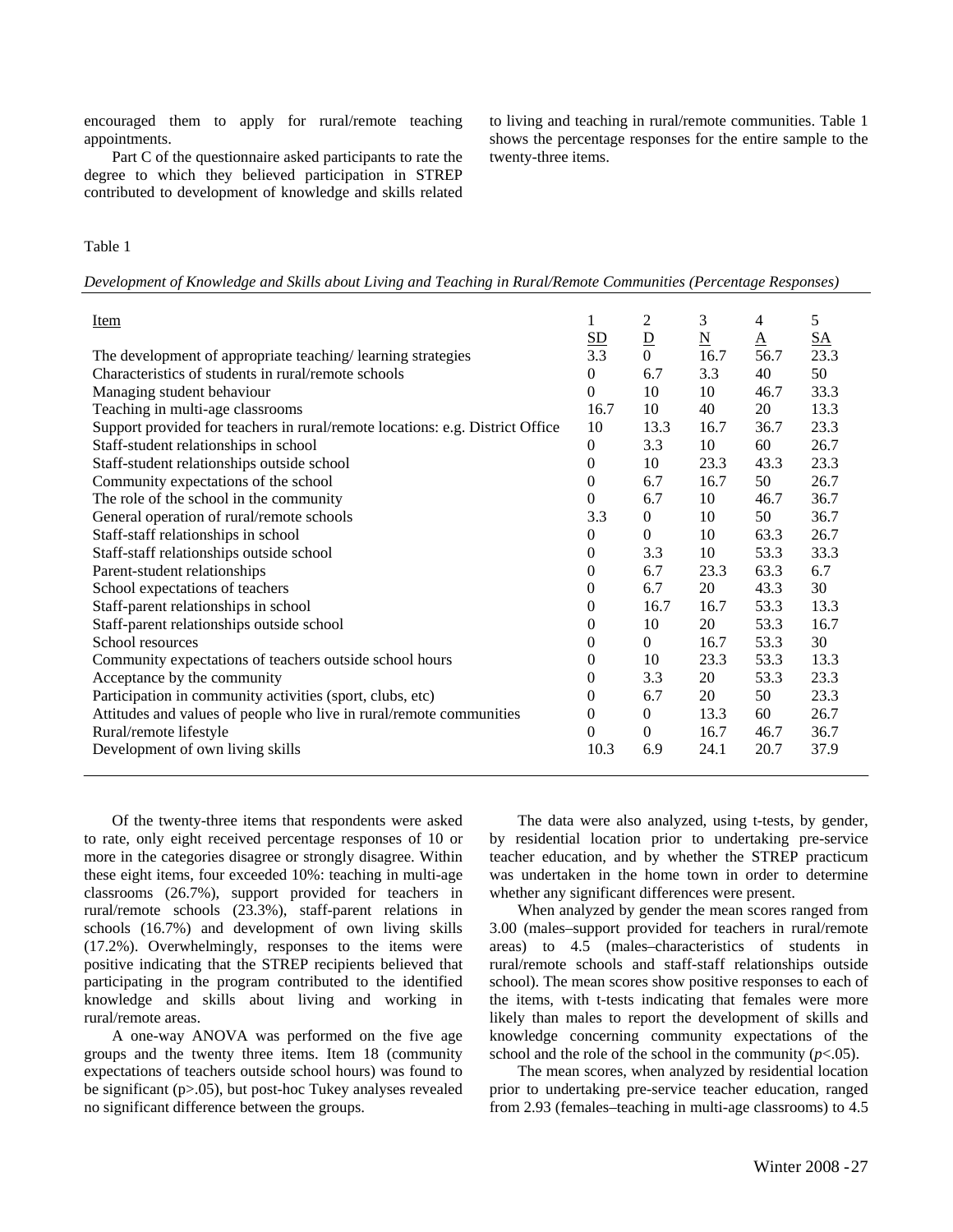(males–characteristics of students in rural/remote schools). With the exception of the means scores for females on the item teaching in multi-age classrooms, all other item mean scores were above 3.0, repeating the overall positive rating for STREP participation contributing to knowledge and skills about living and working in rural/remote areas. T-tests found that participants who had previously lived in metropolitan areas were more likely to report the development of skills and knowledge about staff-staff relationships and acceptance by the community  $(p<.05)$ .

Mean responses when analyzed by undertaking STREP in the hometown ranged from 2.95 (not in hometown for teaching in multi-age classrooms) to 4.45 (not teaching in hometown for learning about characteristics of students in rural/remote locations). Yet again, mean responses were overwhelmingly positive, with t-tests indicating that students who did not undertake STREP in their hometown were more likely to develop skills and knowledge concerning school resources (*p*<.05).

When asked to list and describe briefly issues that participation in the STREP does not adequately cover, respondents identified four broad issues: access to better accommodation, inadequate weekly stipend, and a lack of a support network. The fourth issue concerned the impression, gained from information on the (STREP) flyer that after graduation if a position was available in the district in which the practicum was completed the "STREP prac" student would get the job. This particular respondent indicated that, in this instance, this did not occur.

#### **Summarizing Discussion**

The STREP is a joint initiative between the WA Department of Education and Training and the WA Chamber of Minerals and Energy to provide financial support, which enables pre-service teachers to undertake their major practicum in a regional location. This study was the first relatively in-depth investigation into participants' perceptions about the usefulness of STREP participation in preparing them to live and work in rural or remote settings.

Four distinct themes emerged from the analysis of responses to the ways in which participants thought that the STREP might be improved. First, support where respondents commented on the desirability of establishing a peer support system and improving the level of university support. Second, finances with the provision of increased financial support being the basis of responses to this theme. The third theme was preparedness prior to the practicum, with participants suggesting that the preparation of an information booklet about living in country towns and increased liaison between the school and student prior to the practicum would be useful. In addition, one respondent commented "nothing can really prepare you for the reality of teaching in a remote location." The final theme was recognition, about which participants suggested linking successful completion of a STREP practicum with improved

chances of gaining employment in the country and recognition by the university of participation in a STREP practicum (sometimes in very difficult circumstances).

Overall, the STREP participants who responded to the questionnaire were positive about the influence of this program in encouraging them to apply for a regional posting and developing skills and knowledge about living and teaching in rural and remote areas. Over half of the respondents had lived in metropolitan locations prior to entering pre-service teacher education and only one-quarter undertook the STREP practicum in their hometown. In addition, three-quarters indicated that participation in STREP encouraged them to seek regional teaching appointments. If these results are representative of the larger sample, then it would appear that the STREP is succeeding in encouraging program participants to seek regional teaching appointments. Such a result is pleasing, as the literature (CSC, 1987; Davis, 2002; Gibson, 1994; Halsey, 2005; HREOC, 2000; Moir & Gless, 2001; Murphy & Cross, 1990; Ramsey, 2000) has emphasized the desirability of providing pre-service teachers with rural practica experiences such that they might seek teaching positions in regional areas. Participation in STREP, according to the responses to this particular survey, seems to be providing pre-service teachers with authentic regional experiences, thereby ensuring the development of realistic expectations of living and working in country towns.

The responses regarding development of skills and knowledge about living and working in regional locations indicated that, for the respondents, STREP has been positive with respect to these two aspects. These responses are again pleasing, as the impact of the STREP appears to be consistent with recommendations and findings from previous research. Examples of such research include the Commonwealth Schools Commission (1988) report, which concluded that, prior to appointment; pre-service teachers need to be prepared for the challenges and conditions of teaching in rural areas. Second, participation in STREP might well be providing pre-service teachers with the skills and knowledge to succeed in their first posting, a recommendation emanating from the research of Moir and Gless (2001). Third, the findings of this study are consistent with those of Halsey (2005) who indicated that pre-service teachers acknowledged the importance of a rural practicum in their teacher preparation. Finally, participant responses in this study suggested that they had developed realistic expectations of living and working in regional locations, an issue identified as being important by Sharplin (2002) in the recruitment and retention of teachers to rural areas.

Positive aspects aside, comments from a few of the survey participants, indicate some criticisms of STREP participation, which might guide future directions of the program. As there were very few of these comments, the degree of generalizability is open to debate.

Comments related to accommodation standards, the perceived inadequacy of the weekly stipend, lack of a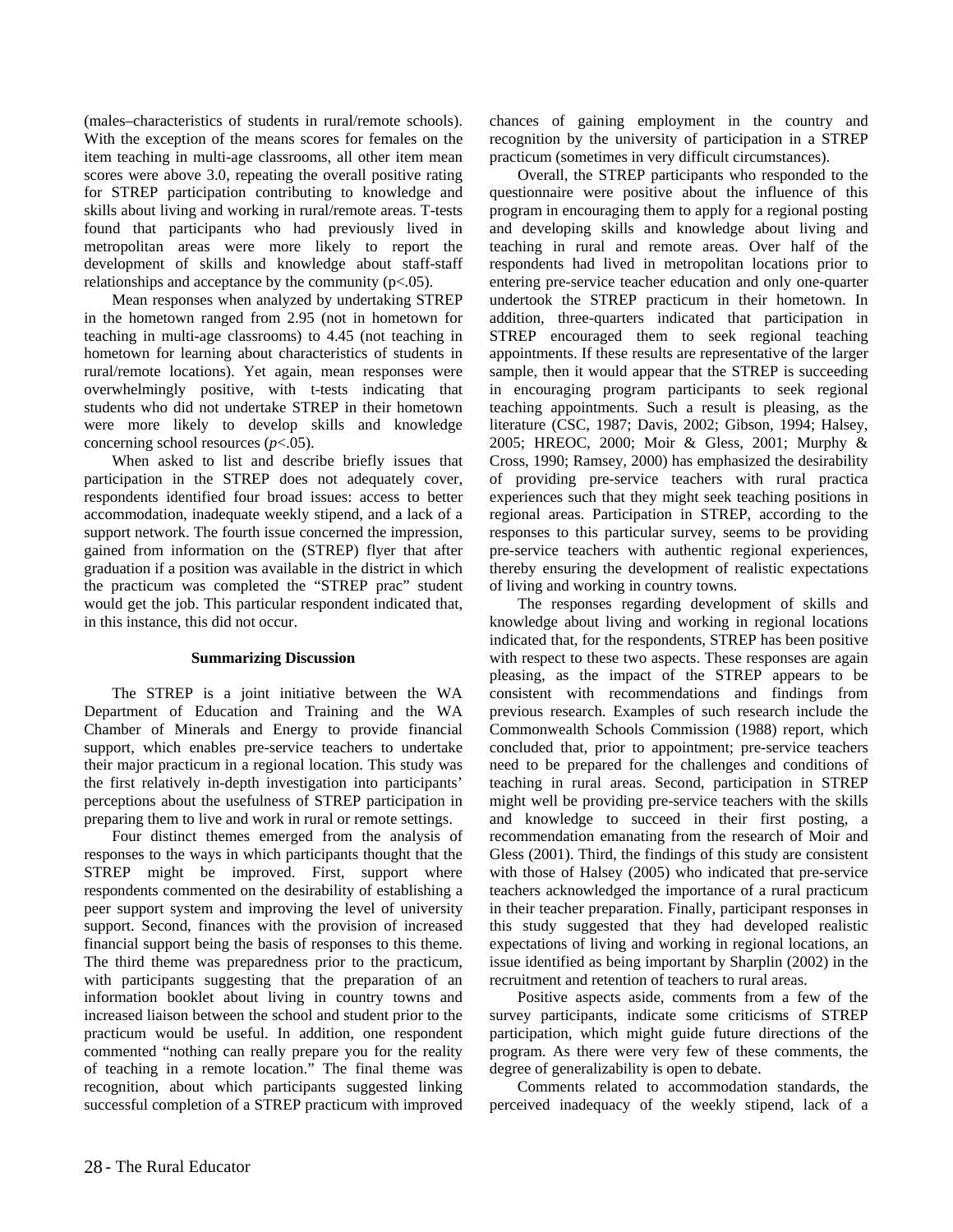support network, and the impression gained from the STREP flyer that should a vacancy arise in the district in which the practicum was completed, then that individual would be offered the position. Clearly, the first two of these comments are resourcing issues, which might be reviewed by the DET and Western Australia Chamber of Minerals and Energy, while the fourth comment suggests that clarification of the wording on the STREP flyer might require revision. The lack of a support network is an aspect that probably requires discussion between the DET and the participating universities, with the possibility of providing email addresses of all participants to facilitate peer contact and establishing clearly with whom the pre-service teacher should communicate regarding advice from the university, together with the number of visits, where practically possible, to the school.

#### **Conclusion and Future Directions**

The relatively low return rate (18.86%) casts some doubt as to the generalizability of the findings of this study. Nonetheless, while a reasonable claim can be made that the STREP has contributed to providing authentic regional teaching and living experiences, with a subsequent positive impact on recruitment to country areas, further research would be useful.

A survey, similar to that conducted in the present study, should be considered, and possibly the DET might contemplate completion of such a questionnaire as a condition of participating in the STREP. Undoubtedly, rich data would also be obtained from a longitudinal study of STREP participants in their first few years of regional placement. In addition, and specifically with respect to the development of teaching skills, a comparative survey involving students undertaking their final practicum in metropolitan and regional locations might be considered.

Obtaining information from the mentor teachers is another possible future research direction. Their comments regarding issues associated directly with the logistical aspects of STREP, together with their opinions about working with pre-service teachers: for example, impact on workload, development of professional development skills, sources of recent information from university, contribution to student learning and allowing more time to be spent with individual children, should contribute to the development of this initiative.

The findings of this investigation suggest that the STREP should be continued, and if resources are available, expanded. With universities facing increasing restraints on resources, funding for any expansion of the STREP will probably need to reside in the corporate sector or local regional governments. The results of increasing the availability of regional placement practica opportunities, based on the findings of the present study, would seem to be beneficial for rural and remote communities.

#### **References**

- Australian Council of Deans of Education. (1999). *Submission to the Rural and Remote Education Inquiry*. Human Rights and Equal Opportunity Commission.
- Boylan, C., Sinclair, R., Smith, I., Squires, D., Edwards, J., Jacob, A., O'Malley, D., & Nolan, B. (1993). Retaining teachers in rural schools: Satisfaction, commitment and lifestyles. In, C. Boylan & M. Alston (Eds.), *Rural Education Issues: An Australian Perspective.* Wagga Wagga, NSW: SPERA.
- Commonwealth Schools Commission. (1988). *Schooling in Rural Australia.* AGPS: Canberra.
- Davis, M.S. (2002). Teacher retention and small rural school districts in Montana. *Rural Educator, 24*, 45-52.
- Gibson, I. (1994). Policy, practice and need in the professional preparation of teachers for rural teaching. *Journal of Research in Rural Education, 10*, 68-77.
- Halsey, R. J.(2005). *Pre-service Country Teaching in Australia*. Rural education forum Australia.
- Herrington, A., & Herrington, J. (2001). Web-based strategies for professional induction in rural, regional and remote areas. In P.L. Jeffery (Ed.), *Proceedings of the Australian Association for Research in Education (AARE) International Educational Research Conference.* Fremantle.
- Human Rights and Equal Opportunity Commission (HREOC). (2000). *Recommendations: National Inquiry into Rural and Remote Education*. Human Rights and Equal Opportunity Commission: Sydney
- Kilpatrick, S., Johns, S., Mulford, B., Falk, I., & Prescott, L. (2002). *More than an Education.* Rural Industries Research and Development Corporation, Tasmania.
- McKenzie, P., Kos, J., Walker, M. & Hong, J. (2008). *Staff in Australia's schools 2007.* Canberra: Department of Education, Employment and Workplace Relations.
- Miles, R.L., Marshall, C., Rolfe, J., & Noonan, S. (2004). *The Attraction and Retention of Professionals to Regional Areas.* Queensland Department of State Development: Queensland Department of Premier and Cabinet. Australia.
- Miller, B. (1995). The role of rural schools in community development: Policy issues and implications. *Regional Education Laboratory, July,* 1-17.
- Moir, E., & Gless, J. (2001). Quality Induction: An investment in teachers. *Teacher Education Quarterly, Winter,* 109-114.
- Murphy, P., & Cross, W. (1990). Preparing teachers for rural schools: A Canadian approach. *The Rural Educator, 11*, 10-11.
- Ramsey, G. (2000). *Quality Matters*. Sydney: New South Wales Department of Education and Training.
- Sharplin, E. (2002). Rural retreat or outback hell: Expectations of rural and remote teaching. *Issues in Educational Research, 12*, 49-63.